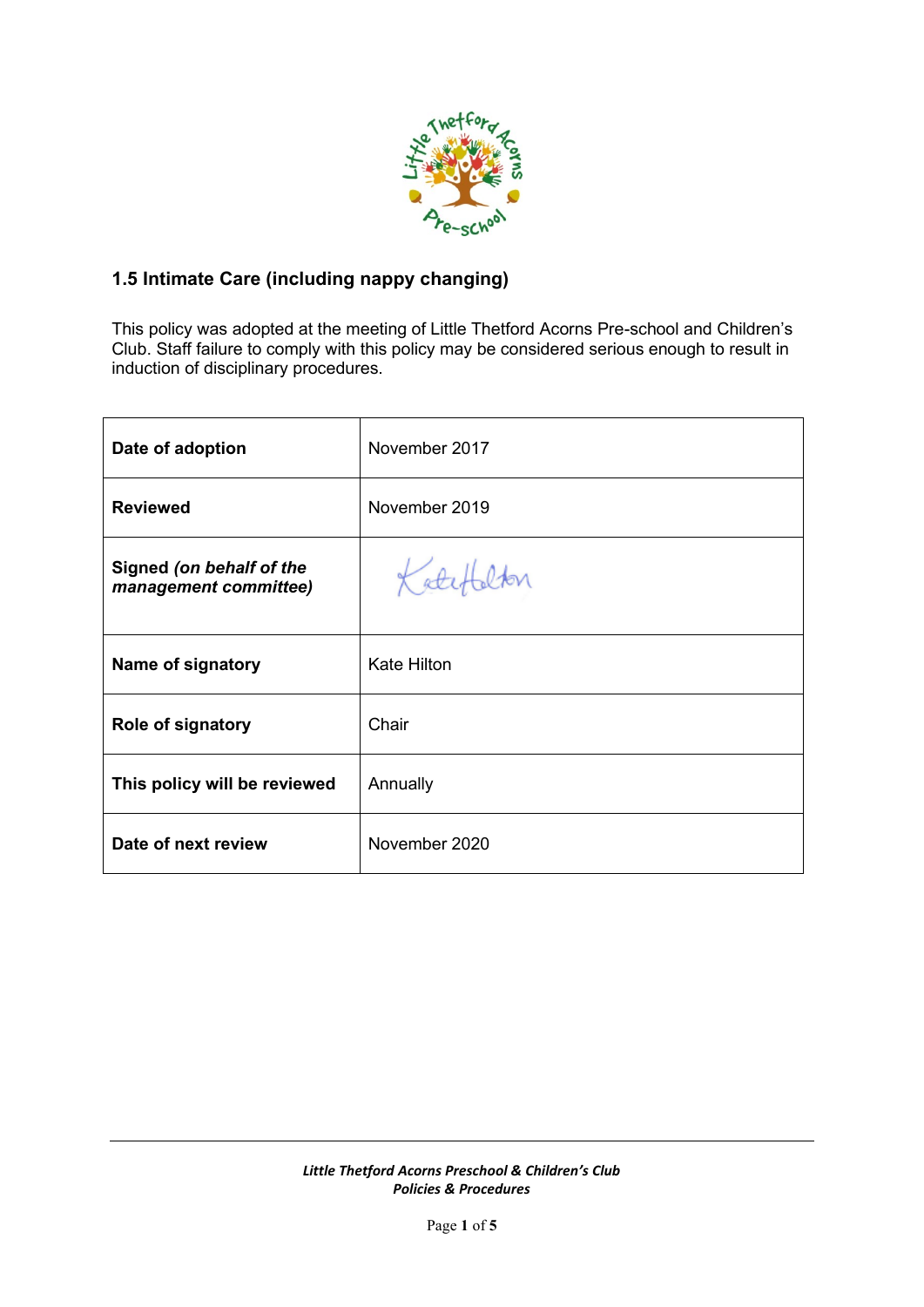# **1.5 Intimate Care (including nappy changing)**

**General Welfare Requirement: Safeguarding and Promoting Children's Welfare**: The provider must promote the good health of the children, take necessary steps to prevent the spread of infection, and take appropriate action when they are ill.

#### **Policy Statement**

Little Thetford Acorns Pre-school and Children's Club is committed to ensuring that all staff responsible for the intimate care of children or young people will undertake their duties in a professional manner at all times. We recognise that there is a need to treat all children/young people with respect and dignity when intimate care is given.

No child is excluded from participating in our setting who may, for any reason, not yet be toilet trained and who may still be wearing nappies or equivalent. We work with parents towards toilet training, unless there are medical or other developmental reasons why this may not be appropriate at the time.

We provide nappy changing facilities and exercise good hygiene practices in order to accommodate and support children who are not yet toilet trained. We see toilet training as a self-care skill that children have the opportunity to learn with the full support and nonjudgemental concern of adults.

#### *What is intimate care?*

*Intimate care encompasses areas of personal care, such as nappy/pads changing, washing and dressing.* 

### **Procedures**

Support for children/young people with intimate care needs will be carefully planned and should be a positive experience for all involved. We have a 'duty of care' towards children's personal needs.

The setting will ensure that:

• Staff members who provide intimate care are permanent staff members and are therefore qualified and trained to meet the needs of individual children.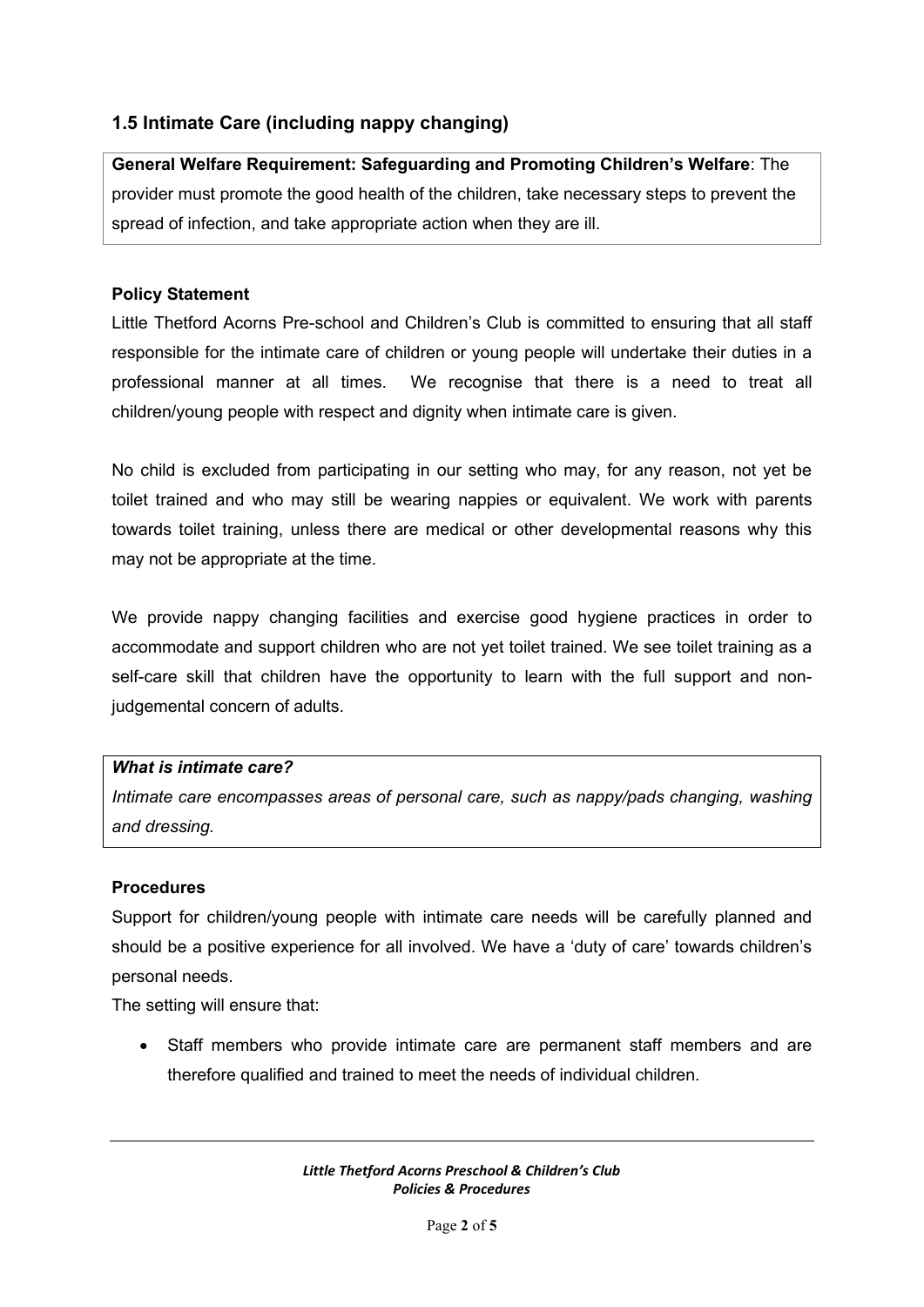- Where possible each child's Key persons or their buddy will undertake changing of children to support and embed the trusting relationship. Children are changed as and when needed - a child is not left in a soiled nappy or underwear. Children who are in nappies or 'pull-ups' are checked regularly by staff.
- All staff adhere to the setting's Safeguarding and Child Protection policy when carrying out intimate care.
- All staff members must adhere to the code of conduct and behave in a professional manner at all times when carrying out intimate care protecting the child and themselves.
- The changing areas in the adult toilet are warm, safe and clean areas to lay children.
- Babies and young children are changed within sight of other staff whilst maintaining their dignity and privacy at all times
- The door should be propped open to provide some privacy but to still not allow a staff member to be on their own with a child.
- Gloves and aprons are always worn by staff before any intimate care is carried out, and the areas are prepared with antibacterial spray before and after a child has been changed. Gloves are not always required for a wet nappy where there is no risk of infection; however, gloves are always available for those staff who choose to wear them. Gloves are always worn for a 'soiled' nappy.
- All staff are familiar with the hygiene procedures and carry these out when doing intimate care, all staff must wear blue disposable aprons and disposable gloves at all times when changing or helping children with their intimate care.
- Staff ensure that intimate care is performed in a relaxed manner and used as a time to promote independence in young children.
- Staff are gentle when changing; they avoid pulling faces and making negative comments about 'nappy contents' or the 'smell'.
- Staff do not make inappropriate comments about young children's genitals when carrying out intimate care.
- Each child has their own bag with their nappies or 'pull ups', nappy bags and changing wipes and these are used.
- Wet or soiled nappies/trainer pants are disposed of in the clinical waste bin provided.
- Cloth pants that have been wet or soiled are bagged for the parent/carer to take home.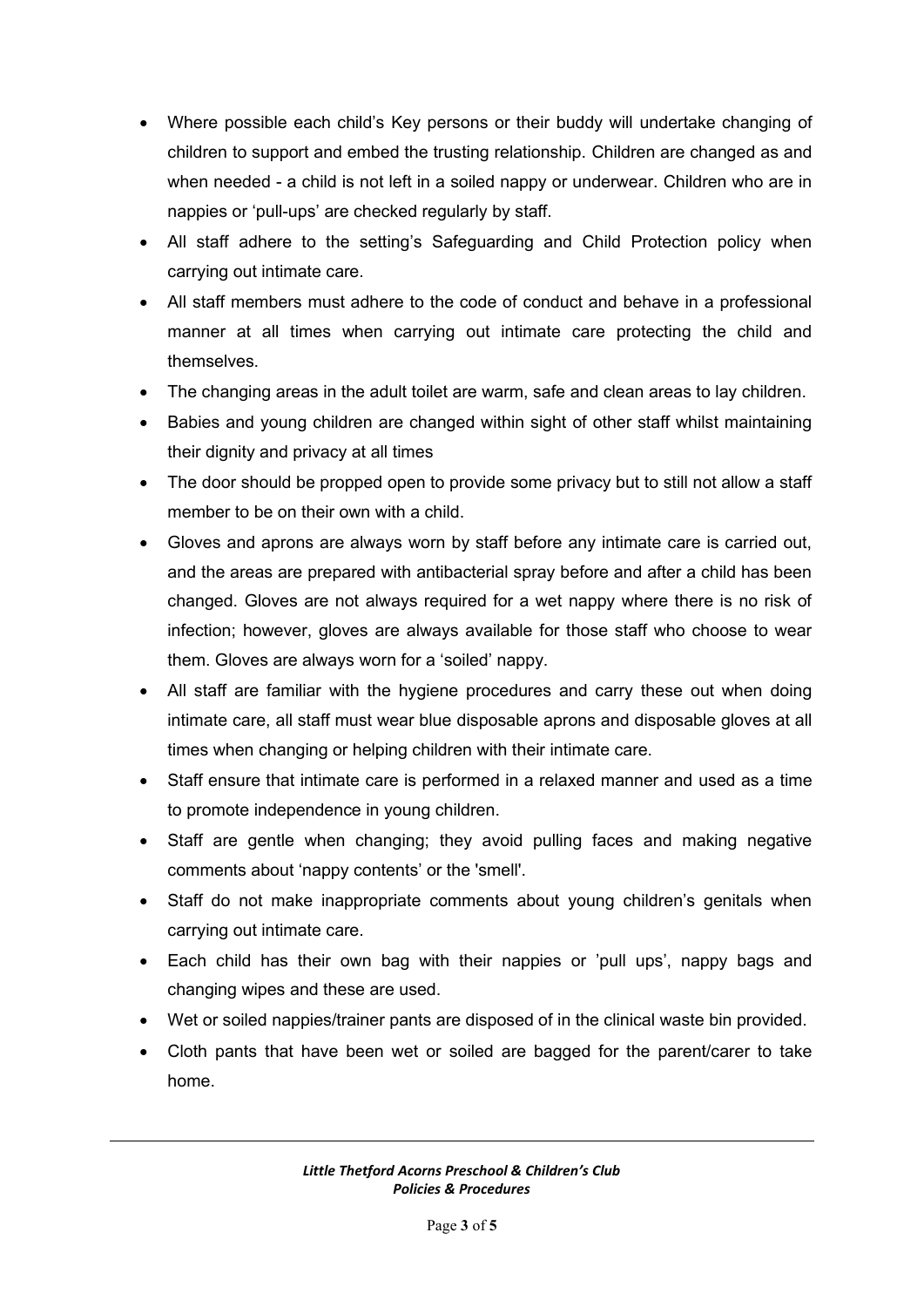- Children are encouraged to take an interest in using the toilet; they may just want to sit on it and talk to a friend who is also using the toilet.
- Children are encouraged to wash their hands after they have been changed or used the toilet and have soap and paper towels to hand. They should be allowed time for some play as they explore the water and the soap.
- Older children access the toilet when they have the need to and are encouraged to be independent.
- Staff carrying out intimate care should be appropriately supported and are given training and guidance before they carry out intimate care.
- Where possible one to one care will be provided unless there is an identified need for having more adults.
- Intimate care is discussed and agreed with parents and carers.
- The needs and wishes of the child/young person are taken into consideration.
- An appropriate written plan for intimate personal care is agreed and shared with the child or young person and their family, signed by all involved and reviewed on a regular basis.
- Intimate care is logged and recorded in the 'Intimate Care Record Book' and records are retained. The record will include the date and time the intimate care was carried out and by whom.
- The constraints of staffing and equal opportunities legislation are taken into account.
- Mobile phones, tablets or cameras are not used by children or staff in areas where intimate care is carried out (see our Use of Mobile Phones and Cameras Policy 1.6).

## **Intimate Care - Safeguarding Children**

- Cambridgeshire Local Safeguarding Children Board (LSCB) Safeguarding Procedures will be adhered to, alongside the setting's Safeguarding and Child Protection Policy and Procedures.
- If a member of staff has any concerns about physical or behavioural changes in a child/young person's presentation, e.g. marks, bruises, soreness, they will immediately pass their concerns to the Designated Person for child protection in their setting.
- Where one to one intimate care is required it will be discussed and agreed between the Setting Manager and parents/carers. Intimate care plans will be recorded and signed by those involved.